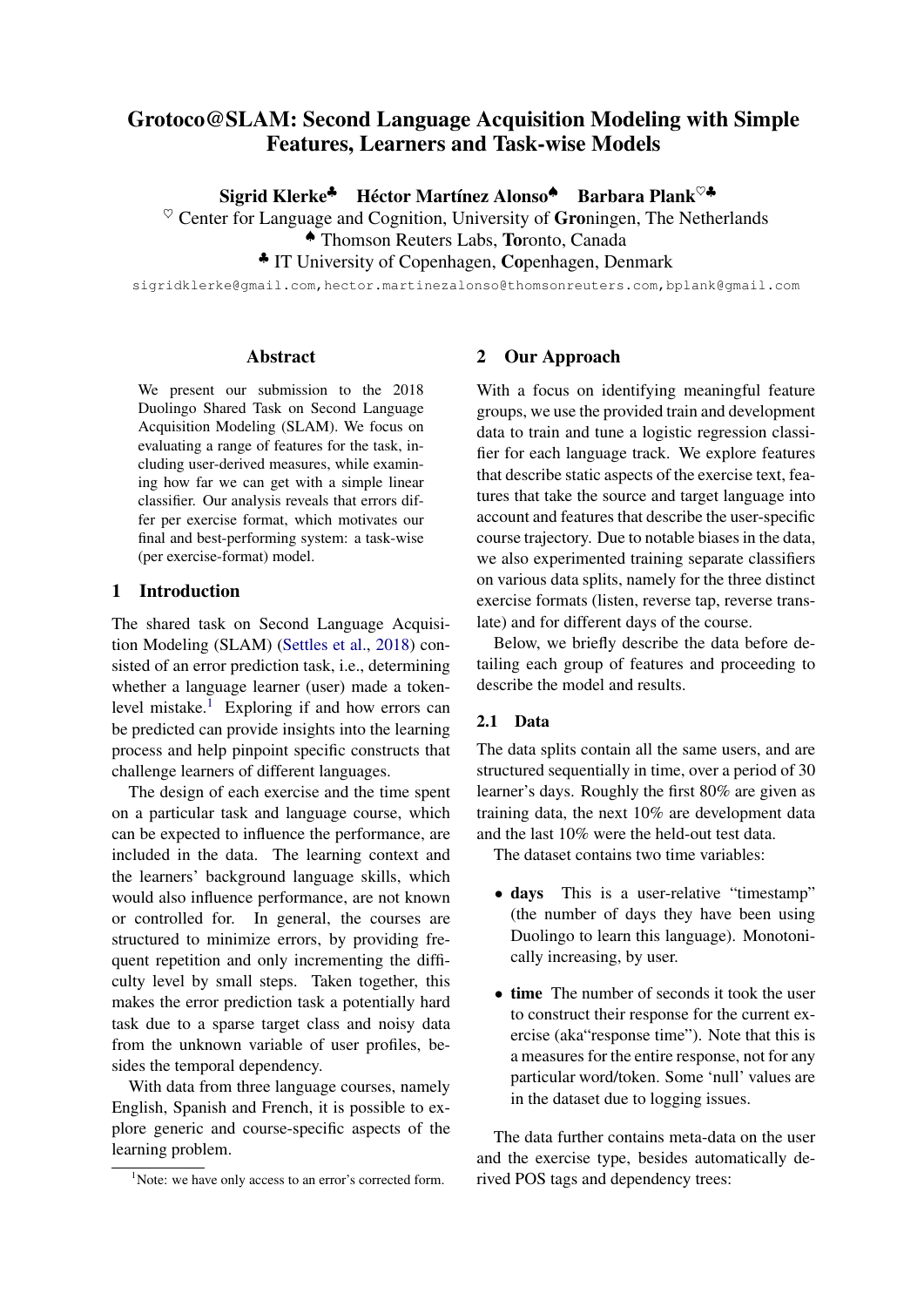| <b>COURSE</b>  | USERS | <b>TOKENS</b> | <b>ERRORS</b> |
|----------------|-------|---------------|---------------|
| en-es          | 2,593 | 2,622,958     | 12%           |
| – Listen       |       |               | 16%           |
| - Rev. Tap     |       |               | $4\%$         |
| – Rev. Transl. |       |               | 14%           |
| es-en          | 2.643 | 1,973,558     | 16%           |
| – Listen       |       |               | 22%           |
| - Rev. Tap     |       |               | 8%            |
| – Rev. Transl. |       |               | 21%           |
| $fr-en$        | 1,213 | 926,657       | 15%           |
| – Listen       |       |               | 16%           |
| - Rev. Tap     |       |               | 6%            |
| – Rev. Transl. |       |               | 23%           |

<span id="page-1-0"></span>Table 1: Training set sizes and error rates.

- **format** The task to be solved by the user. One of listen, reverse tap and translate.
- user a B64 encoded, 8-digit, anonymized, unique identifier for each user
- country country codes from which this user has done exercises
- client the student's device platform (one of: android, ios, or web)
- session the session type (one of: lesson, practice, or test; explanation below)

There were three tracks for learners of English, Spanish, and French. In particular, en-es consists of English learners (who already speak Spanish), es-en are Spanish learners (who already speak English), and fr-en are French learners (who already speak English). We participated in all three. An overview of the data for the three tracks, including number of users, tokens and average error rate is given in Table [1.](#page-1-0)

The distribution of four attributes of the text and the users are shown in Figure [1.](#page-1-1) The low values dominating both the token length distribution and the dependency head index distribution reflect a preference for simple sentences. The distribution of the days since course start reveals how user activity declines steeply. The users' individual error distributions reflects the proficiency spread.

#### 2.2 Features

We have mostly limited ourselves to features that could be calculated from the shared task data.



<span id="page-1-1"></span>Figure 1: Distribution of token lengths, index of dependency heads, days since course start and users' individual proportion of errors. Based on first 200K tokens of the en-es-track.

Each data instance in our dataset describes a word and its context. For performance reasons, we apply binning to all features, given that many of them are real-valued.

- 1. User, session and client: Non-linguistic data, but also potential sources of error.
- 2. Task format: Whether a given data point belongs to the *listen*, *reverse tap* or *reverse translate* task format. Each task has a different error prior (Table [1\)](#page-1-0).
- 3. Word properties (base): Basic word properties, i.e., the word form and its stem. We use the NLTK Snowball stemmers [\(Loper](#page-4-0) [and Bird,](#page-4-0) [2002\)](#page-4-0) for the three languages at hand. We add the word's log frequency calculated from Universal Dependencies (UD) 2.1 [\(Nivre et al.,](#page-5-1) [2016\)](#page-5-1).
- 4. Morphosyntax: We generate part-of-speech (POS) derived features. For instance, the POS of word at hand, the two POS bigrams in which it participates, and the POS trigram centered around it. We also treat the word's morphological features as a set of independent binary features such as *gender=Feminine*, as well as the dependency label of the word, the POS tag of the head, and the distance of head and modifier (in number of tokens). We include sentence properties like cumulative sentence length, and whether the word is the last one in the sequence, to give account for error propagation.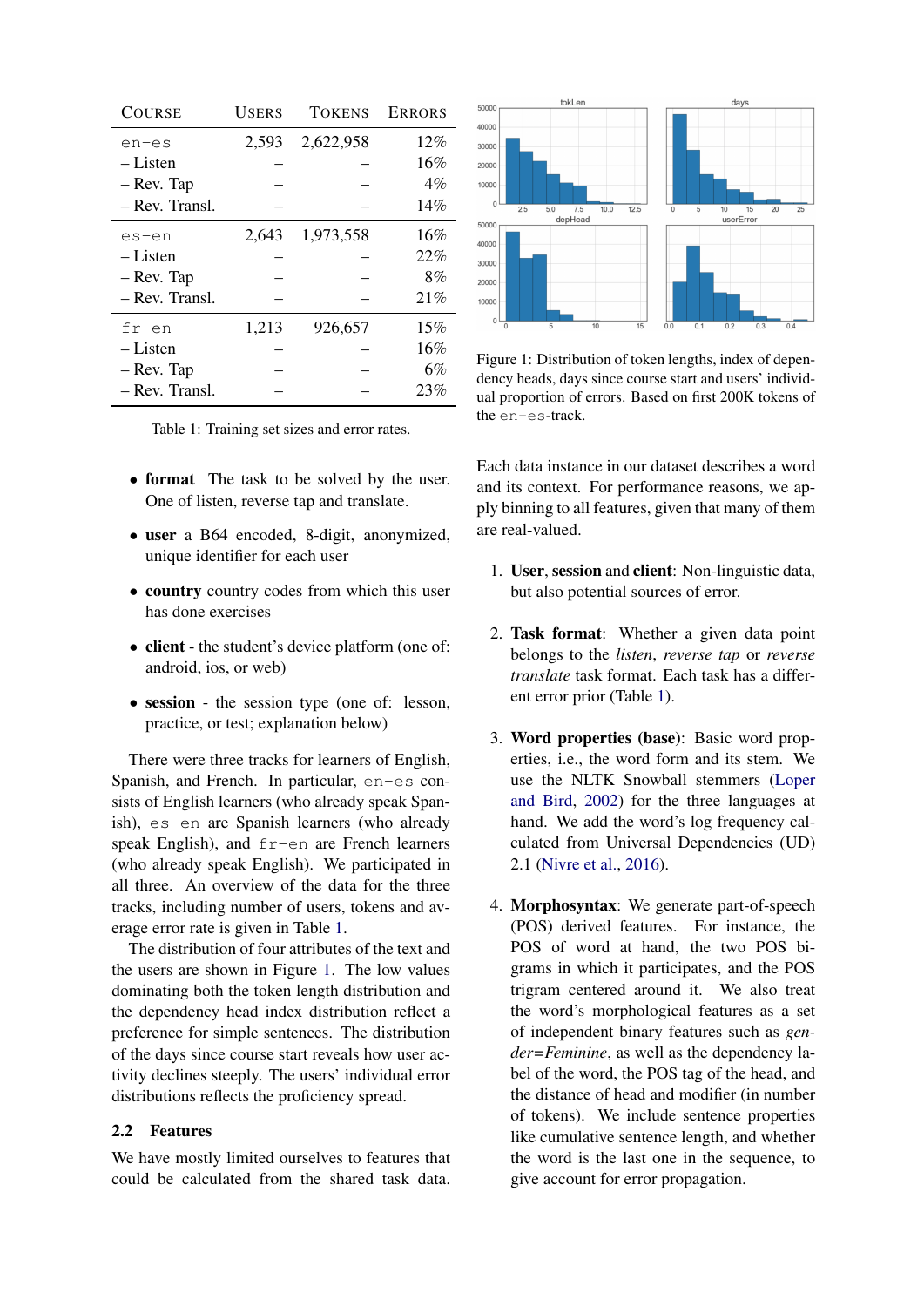- 5. Diacritics: Whether the word contains any non-ASCII characters. We observed that French and Spanish words with accents were hard to type by English speakers, which motivated this feature.
- 6. Cognates and Character similarity (Form): Whether the target token exists in the source language. We calculate this feature once for forms and one for stems. We obtain our word lists for each language from the respective UD data. Moreover, letter sequences that are different across languages can be a cause of errors for second language learners. We model this difference by calculating the Kullback-Leibler divergence for the 2-3 grams character distributions of the word (and the previous token) in the source with respect to the target language. We also use a measure of character overlap with tokens in the source language.
- 7. Time properties: The time the exercise was taken since the course start, binned by whole days and by equal log-distance, also cumulatively. The log time taken for the exercise response total and per token, both absolute and cumulative.
- 8. User behavior: We calculate user-dependent characteristics based on the whole training dataset. For a certain word, we calculate whether the user has seen it before, how many times, how many days ago, whether it was an error last, the user's token-error rate, and the days since the last error. When available, we calculate the features' cumulative variant.
- 9. Country: the list of countries in which the user did exercises. Also, whether the country the user is in has the target language as one of its official languages, motivated by the intuition that exposure decreases error rate.

# 2.3 Model

We use Scikit-learn [\(Pedregosa et al.,](#page-5-2) [2011\)](#page-5-2) and for computational reasons, we have limited ourselves mostly to single linear classifiers instead of ensemble, kernel or neural methods. Our final system is a logistic regression classifier with  $\mathcal{L}_2$  regularization,  $C = 0.2$ , balanced class-weights and



<span id="page-2-1"></span>Figure 2: Results for training a single model on all data versus data from later days onwards (fr-en dev set).

liblinear as solver. Our code is publicly available.<sup>[2](#page-2-0)</sup>

We also approach each track separately, thus have trained three separate models per language pair, we however believe that creating one joint model is an interesting research direction. Moreover, rather than using format as a feature in one single model, we observed that the error rate prior was strongly determined with the task format, and thus we considered using separate format-wise models, namely by dividing the data by task format, i.e., there is a separate model for Englishto-Spanish-Listen, and so on, trained on the taskspecific subset of data. At prediction time, the corresponding classifier is applied to each test instance.

#### 3 Results

# 3.1 Results on dev set

During development, we observed that removing the first day of every user's data was helpful. We claim that first-day errors have more to do with the learning curve of the software, and less with the language itself. Figure [2](#page-2-1) illustrates this for one language pair. Removing training instances before day 1 slightly increases performance for all languages. The diminishing data curve shows a pretty flat performance when excluding earlier learner days up to day 4.

# 3.2 Results on test set

Given the remark that the first day contained more irregular errors, we exclude the first day from the training data, and add the dev section, to train our final classifier.

<span id="page-2-0"></span><sup>2</sup><https://github.com/bplank/slam-2018>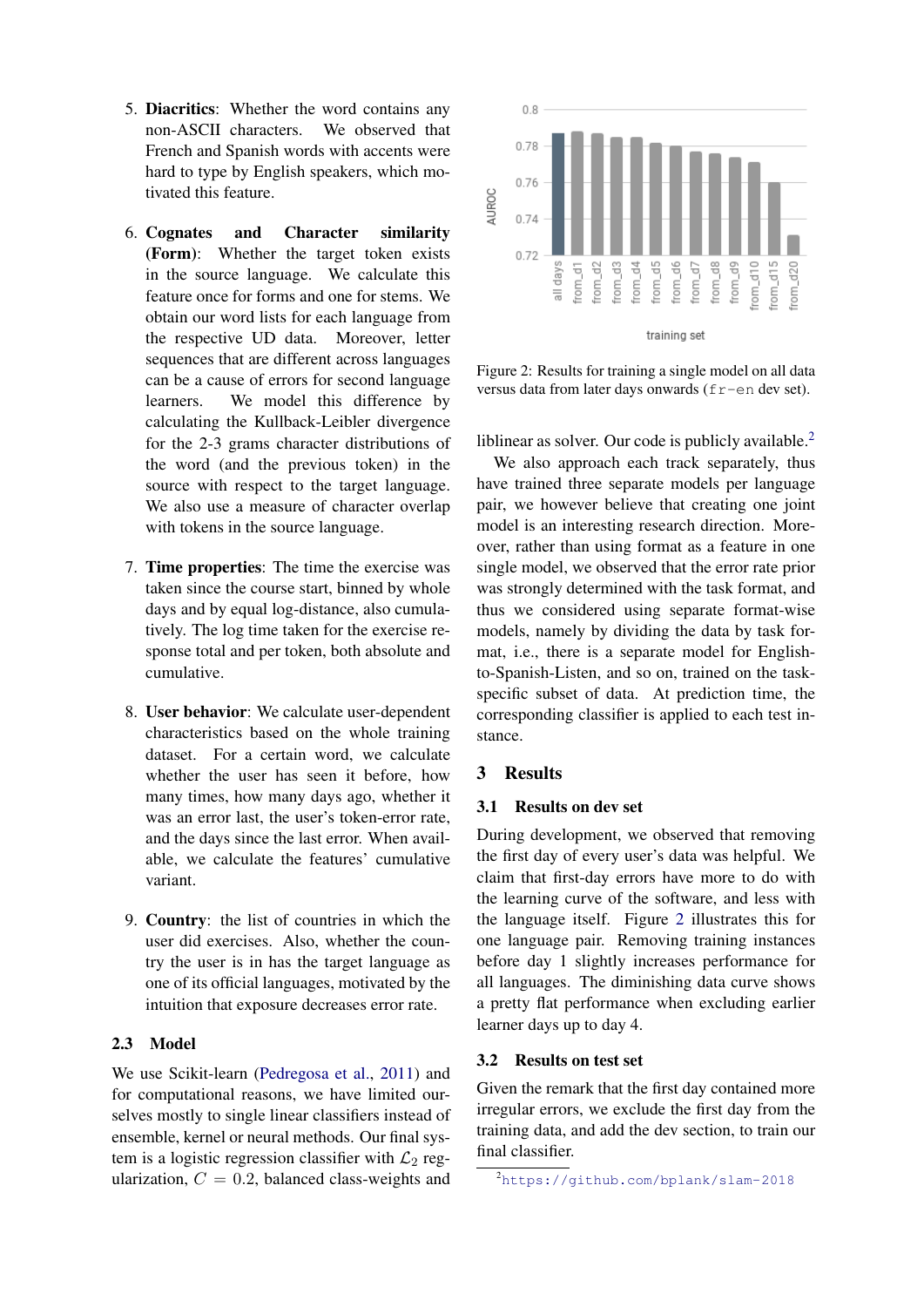| <b>EN-ES</b><br>team                                                   | AUC                                  | - F1                                 | L                                    | $\mathbf{r}$                               | ES-EN<br>team                                     | AUC F1                               |                                      | $\mathbf{L}$                         | r                                    | team                                              | FR-EN<br>AUC.                        | F1                                   |                                      |
|------------------------------------------------------------------------|--------------------------------------|--------------------------------------|--------------------------------------|--------------------------------------------|---------------------------------------------------|--------------------------------------|--------------------------------------|--------------------------------------|--------------------------------------|---------------------------------------------------|--------------------------------------|--------------------------------------|--------------------------------------|
| SanaLabs<br>Lambda<br>9<br>10<br>Grotoco<br>iillienn<br>11<br>BL<br>15 | 0.86<br>0.82<br>0.82<br>0.82<br>0.77 | 0.56<br>0.39<br>0.46<br>0.33<br>0.19 | 0.30<br>0.32<br>0.53<br>0.33<br>0.36 | $\overline{1}$<br>- 8<br>- 9<br>10<br>- 14 | SanaLabs<br>Lambda<br>Grotoco<br>nihalnayak<br>BL | 0.84<br>0.80<br>0.79<br>0.79<br>0.75 | 0.53<br>0.34<br>0.45<br>0.34<br>0.18 | 0.33<br>0.35<br>0.54<br>0.36<br>0.39 | $\mathbf{1}$<br>- 8<br>9<br>10<br>15 | SanaLabs<br>Lambda<br>Grotoco<br>nihalnavak<br>BL | 0.86<br>0.82<br>0.81<br>0.81<br>0.77 | 0.57<br>0.41<br>0.50<br>0.43<br>0.28 | 0.33<br>0.36<br>0.51<br>0.37<br>0.40 |

<span id="page-3-0"></span>Table 2: Results on test set. Rank (r), team name, F1, loss (L) for the three language pairs. The table shows the best system (ranked 1), the baseline provided by the organizers (BL), and finally our system with the scores of the immediate higher and lower in ranking for comparison.

We submitted a single system per track, and a task-wise model. The single system, which used all of the features, achieved on average 0.7754 AUROC across the three tasks, while our task-wise model resulted in a considerably better model, reaching 0.79079 AUROC. This supports the hypothesis that errors (and features) are taskspecific. Overall, as summarized in Table [2,](#page-3-0) our final task-wise submission ranked 10 (or 9th) in each of the tracks, which is well above the the SLAM baseline, but also shows that much remains to be done (e.g., integrating forgetting, building a single model for all languages, or integrating dense feature representations).

While we did not further evaluate training more specific task-wise models (with different features), we provide a feature analysis in the next section that could help improve the current model.

#### 3.3 Feature analysis

Figure [3](#page-4-1) shows examples of features that differ in prevalence in each class split by task format, both for the gold and predicted labels. Comparing column-wise allows us to compare the feature distribution across languages while row-wise comparison allows us to inspect how similar the predicted and gold label distributions are.

The depicted values are calculated by first determining the feature prevalence as the percentage of data points in each class, where a given feature is 'on' and subtract the prevalence in one class from the other. Only features with a difference in prevalence of at least 5 percentage points and at least 20% prevalence in at least one subgroup are shown (i.e., the feature is active in a fifth or more of at least one language/task-format/class combi- $\text{ratio}$ <sup>[3](#page-3-1)</sup>. In feature groups where several subsequent bins fit these criteria, only the most skewed bins were included for the purpose of illustration.

First we note that prevalence of features is different for the three tasks. For instance, client information as well as time binned features differ per exercise format (listen, reverse tap and reverse translate). Overall, one notable pattern is that the predictions all match the gold splits distribution in shape (row-wise comparison), but tend to split the selected feature values more radically than the gold. A clear example is the two leftmost clientfeatures with more extreme values in the left column of figures (predicted) than the right (gold).

A second notable pattern is that the feature distribution in the gold data (right-hand column) has strong similarities across the three language pairs, which is also reflected by the model output (lefthand column). This indicates that training a single joint model across languages could be fruitful, which we did not consider due to time reasons.

| all features         | en-es<br>.8158 | es-en<br>.7889 | $fr-en$<br>.8121 |
|----------------------|----------------|----------------|------------------|
| -user                | .7637          | .7637          | .7923            |
| -user-session-client | .7903          | .7614          | .7895            |
| -base                | .8014          | .7743          | .8000            |
| $-pos$               | .8158          | .7889          | .8121            |
| -dep                 | .8151          | .7886          | .8112            |
| -form                | .8147          | .7881          | .8113            |
| -time                | .8108          | .7889          | .8077            |
| -uvocab              | .8097          | .7829          | .8053            |
| -country             | .8157          | .7890          | .8121            |

<span id="page-3-2"></span>Table 3: Feature ablation (AUROC) for task-wise model (trained on all train data), results on dev sets.

## 4 Feature ablation and discussion

Table [3](#page-3-2) presents ablation results of our final taskwise model. What sticks out is that the lexical base features (base), timing (time) and user-specific behavioral features (uvocab) are the most predictive. Also knowing the type of session of the exercise and the user's client are very informative, as al-

<span id="page-3-1"></span> $3$ This favors features that are active in the smaller positive class, in particular in the easier reverse-tap task.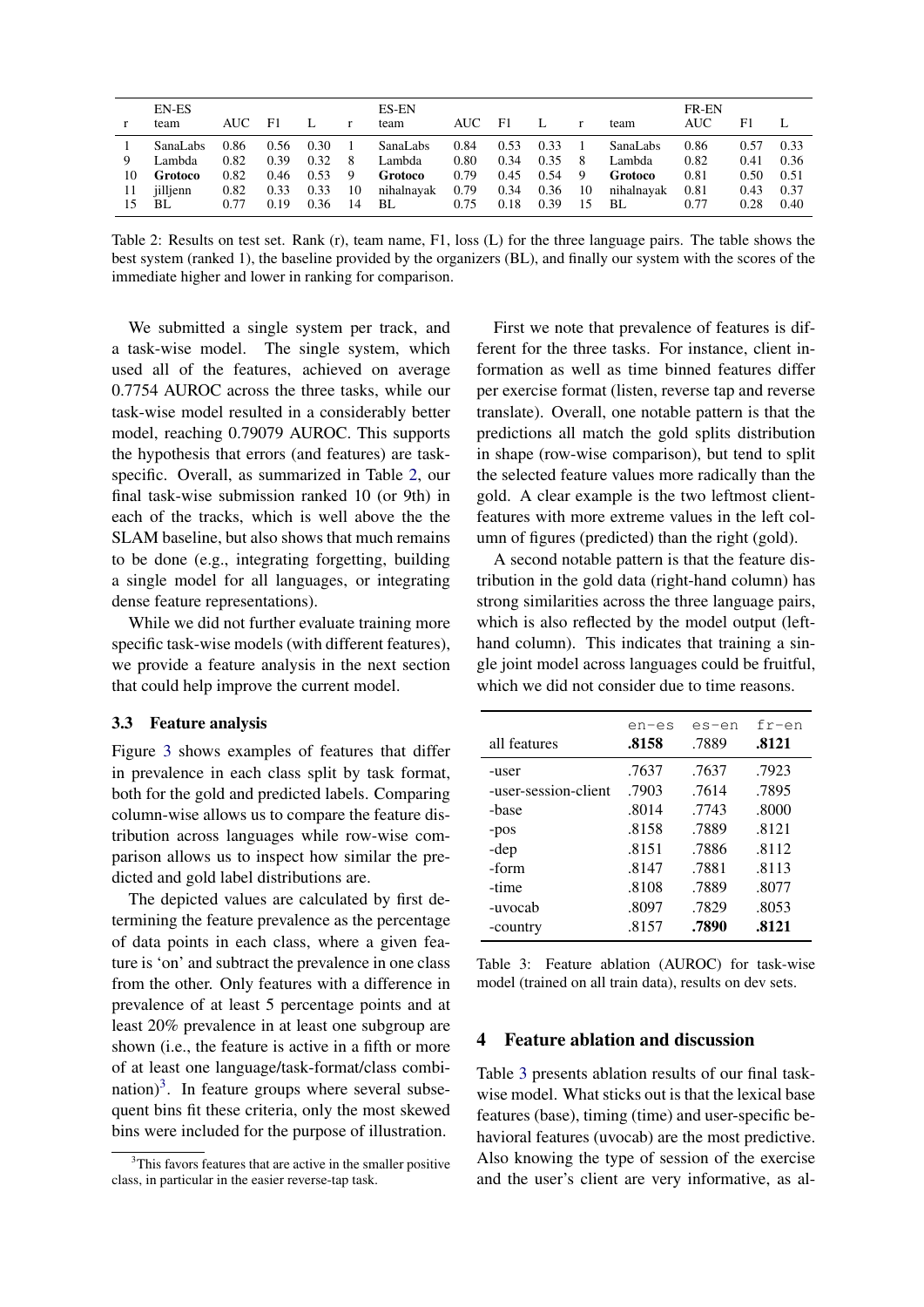

<span id="page-4-1"></span>Figure 3: Difference in distribution of feature values in predictions (left-hand side) and in gold labels (right-hand side) by course and task-format based on first 100.000 tokens of development data. Y-axis denotes percentage points over-representation in the classes is-error (positive) or is-correct (negative).

ready found in our earlier analysis. The feature with the least impact is the country information. In fact, removing this feature does not drop performance, rather, improves it by a tiny bit for the Spanish learners. From the morpho-syntactic features we found the POS n-grams and dependency relations are the most helpful.

One key trait of our results is the much higher loss when compared with the systems immediate before and after in the ranking. We attribute this much higher loss to having split the data across task formats, which gives sharped distributions instead of smoother ones. This argument is supported by a higher F1 than that of the surrounding submissions, which indicates that our system is a better 0–1 labeler than a probability estimator.

#### 5 Conclusions

This paper describes the Grotoco contribution to the Second Language Acquisition Modeling shared task. We have presented our architecture, based on format-wise classification models, and lexical features, as well as user- and time-related features. Training separate models per task turned out to be highly beneficial. We found user-specific and time-related features to be the most informative, beside lexical features and session meta-data. We also found that the first experience with the software to be a possible interference, as removing first-day day improved models consistently.

#### References

<span id="page-4-0"></span>Edward Loper and Steven Bird. 2002. [NLTK: the nat](http://arxiv.org/abs/cs.CL/0205028)[ural language toolkit.](http://arxiv.org/abs/cs.CL/0205028) *CoRR*, cs.CL/0205028.